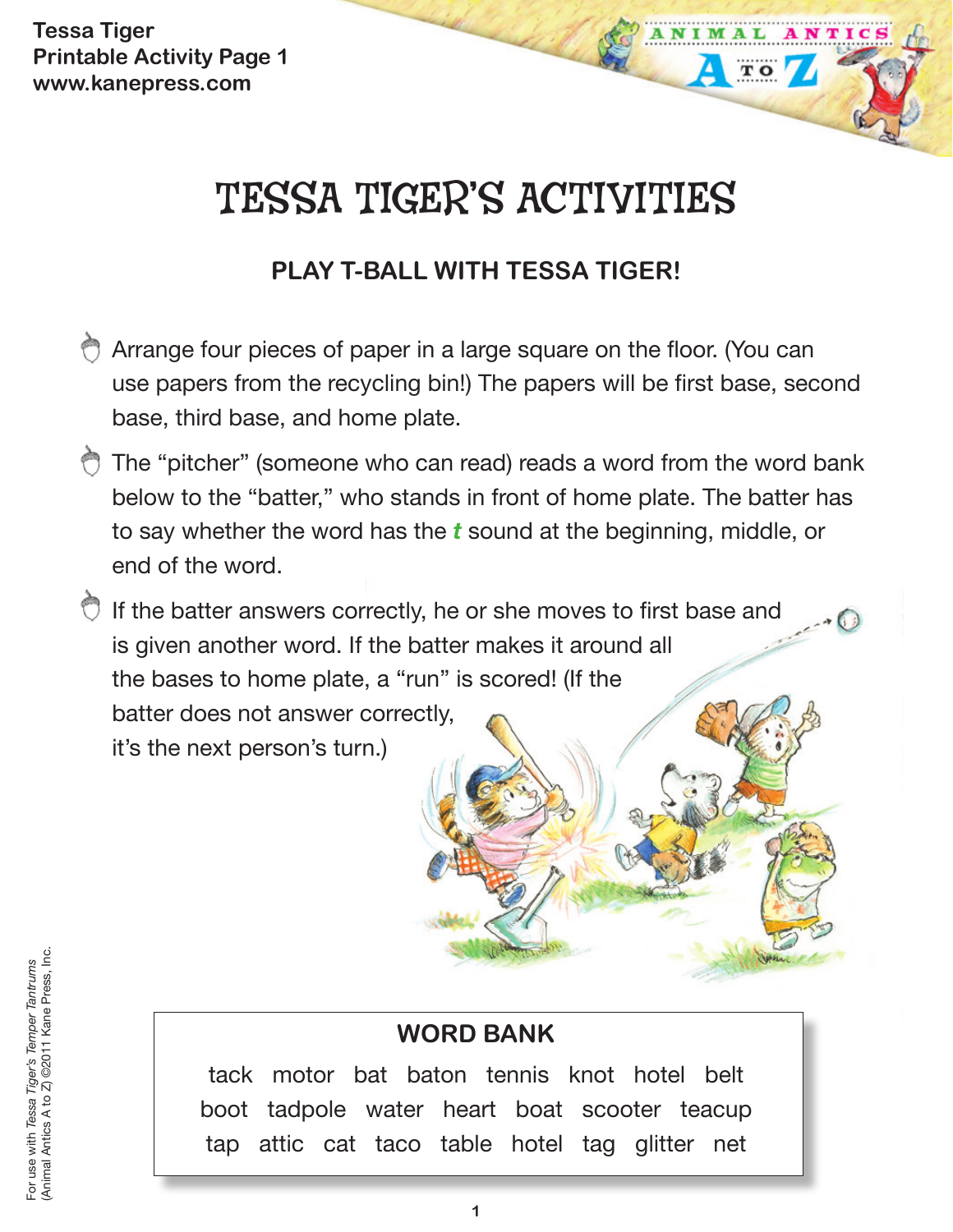**Tessa Tiger Printable Activity Page 2 www.kanepress.com**

## **THE "POOR SPORT" / "GOOD SPORT" T-CHART**

- Print page 3, the "Poor Sport" / "Good Sport" T-Chart. ⇔
- **First, write or dictate words that describe a POOR** sport on the "Poor Sport" side of the T-chart.
- **Next, write or dictate words that describe** a GOOD sport on the "Good Sport" side of the T-chart.



TO

## **Now put on your "thinking cap"!**

- **Do you think Tessa Tiger would agree with your descriptions?**
- Give some examples of times you saw someone being a POOR sport. Also give some examples of times you saw someone being a GOOD sport! Who do you think has more fun—poor sports or good sports? Why?
- $\bigcirc$  If you see someone being a good sport the next time you play a game, tell them, "Thanks for being such a good sport!" Do you think you were being a good sport, too? Then give yourself a pat on the back!

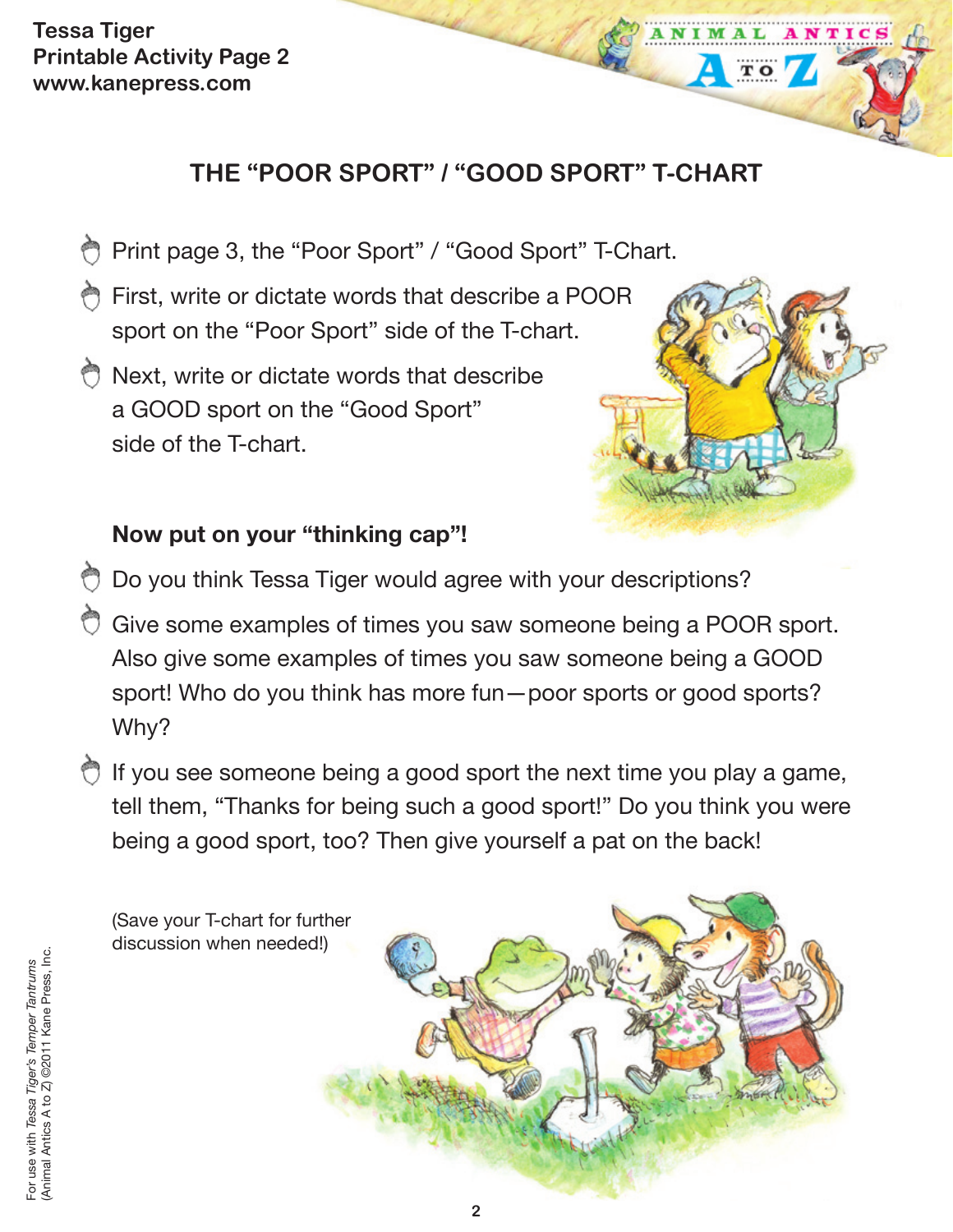**Tessa Tiger Printable Activity Page 3 www.kanepress.com**

**For use with THE "POOR SPORT" / "GOOD SPORT" T-CHART**





ANTICS

AL

 $TQ$ 

ANIM

Δ

## POOR SPORT GOOD SPORT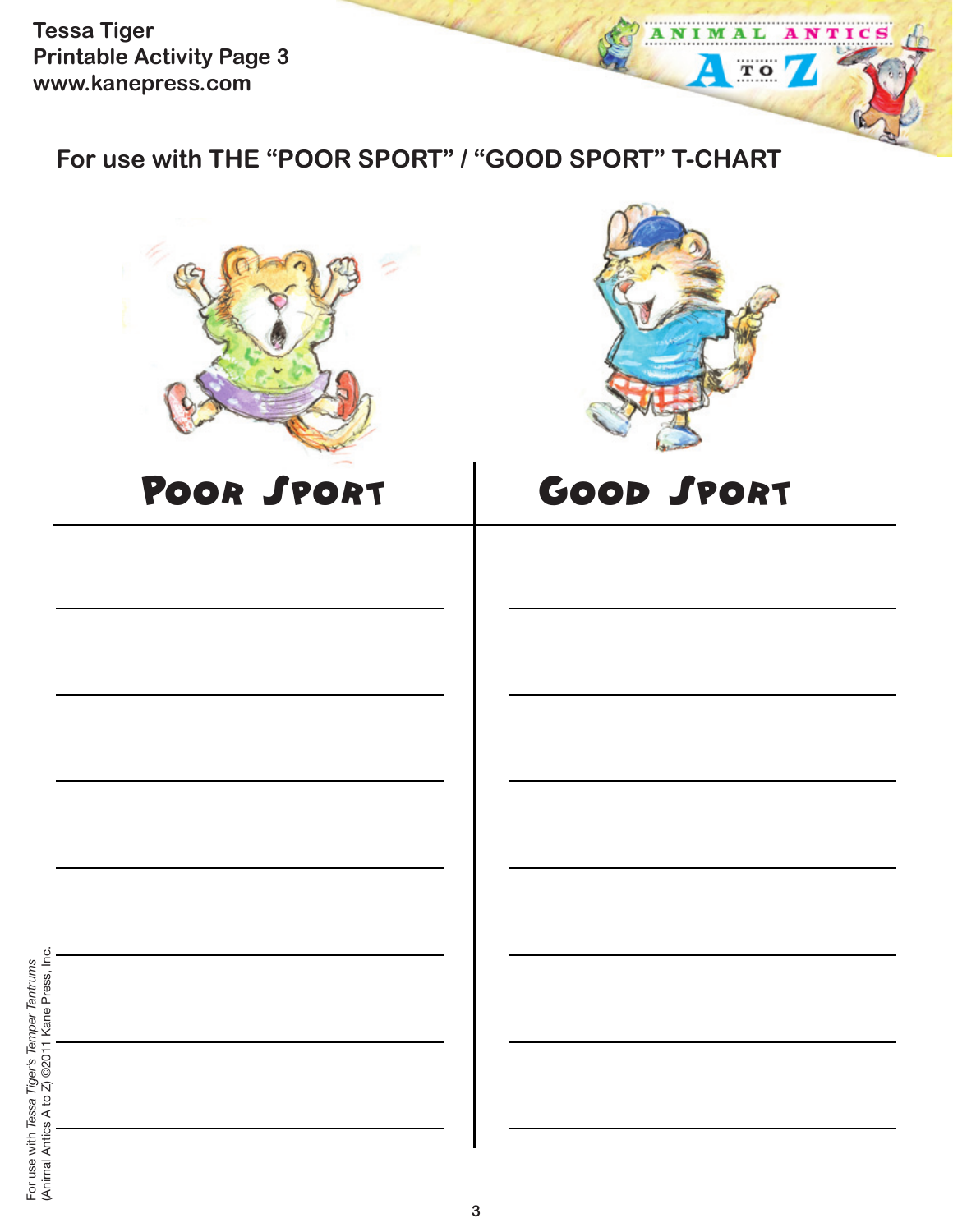**Tessa Tiger Printable Activity Page 4 www.kanepress.com**

## **POINT TO THE PICTURE!**

A N т M т

 $\overline{\mathbf{T}}$  O

Point to the pictures with the *t* sound at the beginning of the word.



Point to the pictures with the *th* sound at the beginning of the word.



Point to the pictures with the *th* sound at the end of the word.



(Pictures: math, moth, throne, cat, magnet, thermometer, wreath, turtle, bath, tooth)

(Pictures: math, moth, throne, cat, magnet, thermometer, wreath, turtle, bath, tooth)

For use with *Tessa Tiger's Temper Tantrums* (Animal Antics A to Z) ©2011 Kane Press, Inc.

For use with Tessa Tiger's Temper Tantrums<br>(Animal Antics A to Z) ©2011 Kane Press, Inc.